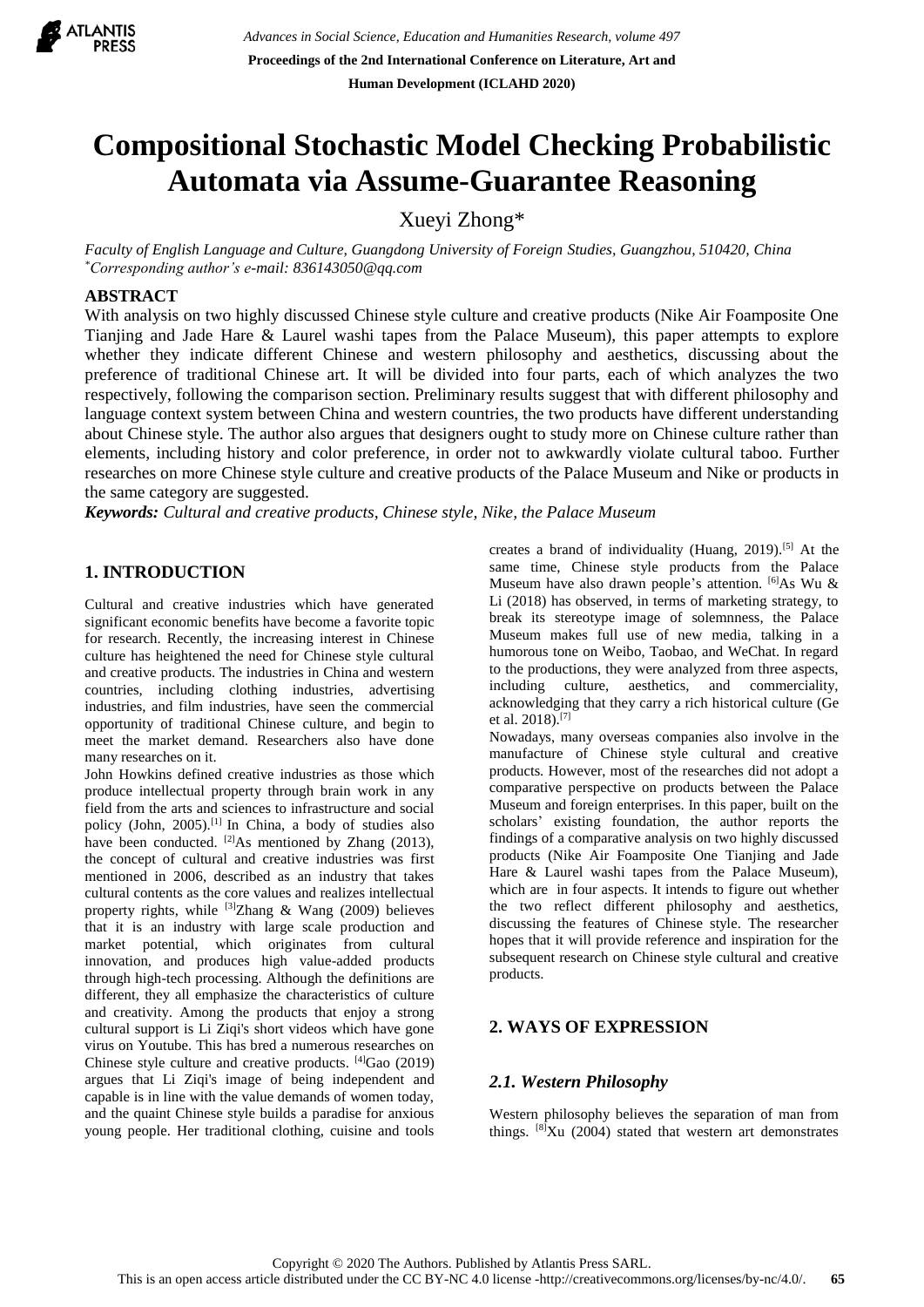

man's control of things, and the temptation of things to man, which shows a parallel relationship between man and nature. Different from the simple style of Chinese art, it tends to present an exuberant and unrestrained feeling. For instance, Hamlet leaves people with the impression of great despair. Although Hamlet eventually avenges his father's death, he is killed in the end. It expresses the disharmony that separates mankind from fate. Thus when facing Chinese art works, people appreciate elegance with a peaceful mind, while when facing Western art works, people often feel a certain strong emotional expression.

#### *2.1.1. The sneaker*



**Figure 1.** Nike Air Foamposite One Tianjing.

The sneaker is inspired by the picture called "For more than years", one of the most popular Yangliuqing New Year's picture, which means having a surplus of food in the successive years. Nike adds five Chinese elements on the sneaker. The lotus flower and the lotus child have auspicious meaning of having children. "Fish" and "surplus" are homonymic in Chinese, which inherently means "a prosperous year", and the fish-scale pattern is also a common pattern on traditional Chinese costumes and jewelry.

Obviously, the designer intends to satisfy Chinese people's desire for wealth and fortune. Thus the designer grabbed many Chinese elements and squashed them into a tiny little picture at one time. Laden with excessive fancy Chinese elements in one picture, the design presents people with too much emotions, which/goes against the doctrine of the mean. Hence, it becomes ponderous and lifeless instead of graceful and restrained.

## *2.2. The Definition of the [Doctrine of the Mean](http://www.baidu.com/link?url=Mzb6IcKawM6HPCFJgZh32aNMMruiOw2oQfEf_Kj0ZaWKQCM5ZRkQNbvF3yhc4aVKe4l7gvWXIowHrENVGclBSK)*

The [doctrine of the mean,](http://www.baidu.com/link?url=Mzb6IcKawM6HPCFJgZh32aNMMruiOw2oQfEf_Kj0ZaWKQCM5ZRkQNbvF3yhc4aVKe4l7gvWXIowHrENVGclBSK) also called the golden mean, is the ethical principle and highest moral standard in Confucianism. It claims that one must not go too far in what one does or expresses, but one must not fail to express it either. It also means integrating one opinion with another opposing opinion, so that the two become one. (Chen et al., 2017). [9]

It has a great impact on Chinese aesthetics. Though every dynasty held different aesthetic interest, yet they abode by the principle of graceful and restrained, appreciating simplicity and elegance. Under unrestrained and intense desire, [t](http://www.baidu.com/link?url=Mzb6IcKawM6HPCFJgZh32aNMMruiOw2oQfEf_Kj0ZaWKQCM5ZRkQNbvF3yhc4aVKe4l7gvWXIowHrENVGclBSK)he doctrine of the mean permeates the literature and art, presenting the unique beauty of Chinese art. People highlighted pleasure without lust and sorrow without hurt in a elegant way, like the beauty in the unity of man and nature, subject and object, sense and sensibility, and masculine and feminine  $(Xu, 2004)$ .<sup>[10]</sup>

#### *2.2.1. The Washi Tapes*



**Figure 2.** Jade Hare & Laurel Washi Tapes.

The designer only uses two major elements, the Jade Rabbit and Laurel, which both have propitious meaning in China. Without enormous information, the style is obviously simple. Even though the designer has strong emotions, he expresses himself in a restrained way, pursuing the unity of emotion and rationality, and rigid and soft in the beauty of elegant moderation and harmony. The most common way to demonstrate it is by leaving white space.



**Figure 3.** Fishing alone on the Cold River.

For instance in the ink wash painting "Fishing Alone on the Cold River" by Ma Yuan from the Southern Song Dynasty, only a boat and a fisherman were showed. Almost no a drop of water is performed, yet people may see water and fog by their imagination. The elements presented are object and the rest of the space is subject, of which the unity is of high aesthetic value in China, since people believe that nothing here is better than something there. In the washi tapes, by leaving white space between the Jade Rabbit and Laurel, the whole picture is more coordinated. People will be guided to focus on the main elements, leaving a vast space for the them to imagine. It is their freedom to fill the rest of the space by associating it with folklore or something else. The white space makes the whole picture concise and lean, and people will not feel a stirring emotion, yet a grace and simpleness.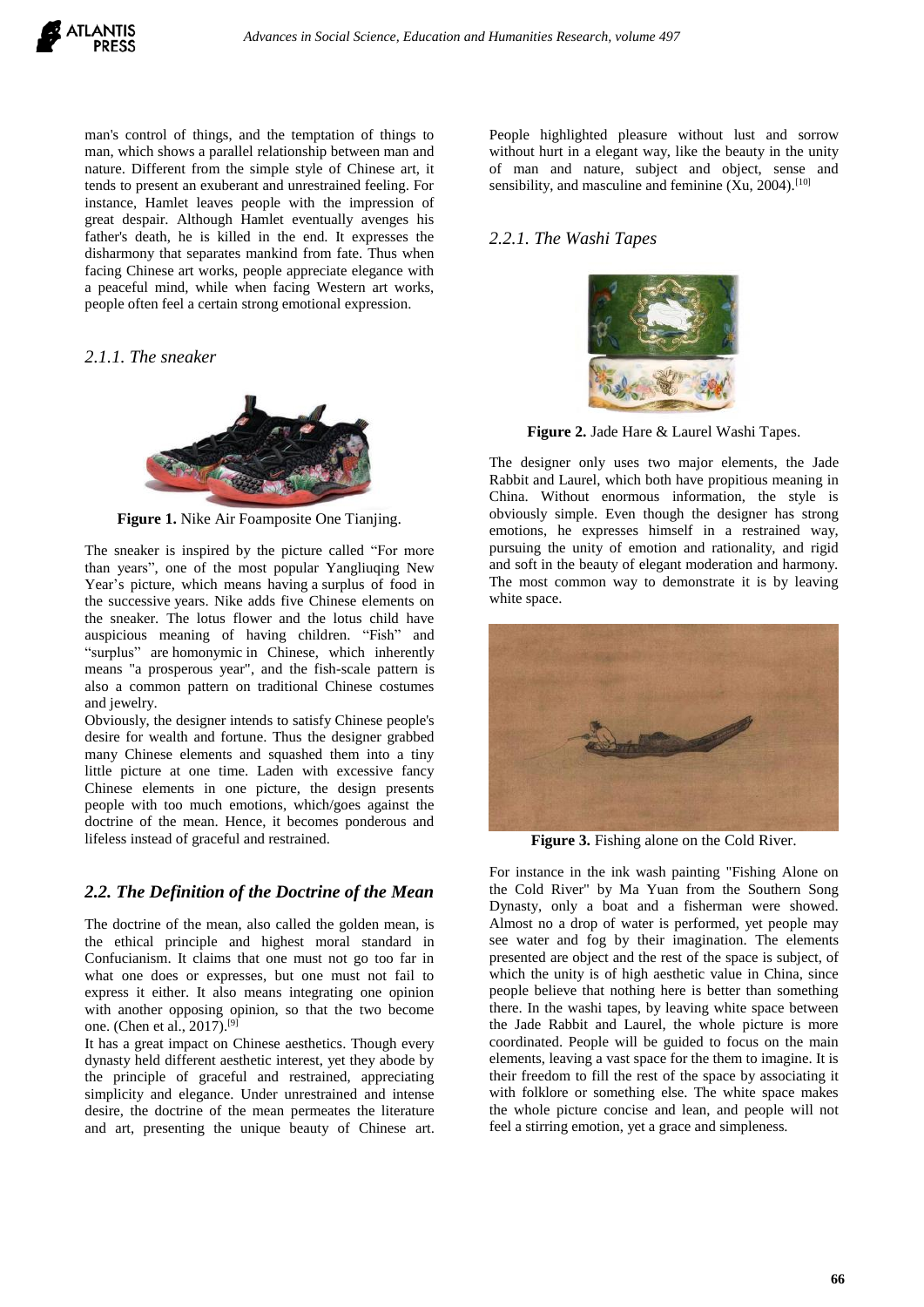

## *2.3. Comparison*

Different philosophies in China and the West have had different impacts on people. Upon western philosophy, things and man are separated. People can see in western poets or novels that the characters are able to master things, but things can also stimulate and seduce them. Hence, western art always shows passion, as in the case of this sneaker, the creator uses at least five Chinese elements to express his intention very directly. However, Chinese philosophy, on the other hand, with pursue of the the unity of man and nature, emphasizes the symbiosis between man and his destiny in works of art or literature, favoring simpleness. The washi tapes have fewer elements than the sneaker, and it leaves white space between the elements to make it look elegant.

## **3. CULTURAL CONNOTATION**

## *3.1. The Sneaker*

An important feature of cultural and creative products is that they provide consumers with aesthetic enrichment by infusing culture into the goods. The Chinese elements Nike displays come from the popluar Yang Liuqing New Year painting in China. However, elements are just the surface of a culture which indicates a history and lifestyle of a nation. Even though the sneaker was piled up with all the elements, yet without a sense of deep meaning, it is still hollow and confused. Besides, it is even more embarrassing that the designer doesn't have a comprehensive understanding of these elements. Upon Buddhism, an important religion in China, dead people will enter heaven with lotus leaves on their feek, which may exactly look like the sneaker. Therefore, some people think that it is unlucky if the shoes like the one dead people wear, and it is totally contrary to the original meaning Nike wanted to express.

## *3.2. The Washi Tapes*

There are many versions of legend about the Jade Hare and Laurel on the moon which have been passed down to this day and carry a strong Chinese culture. The laurel is known as an elixir of immortality, and the Jade Hare symbolizes purity, kindness, gentleness and intelligence. What is more, the elements are taken from the patterns on the traditional Chinese clothes of the Twelve Gods of Flowers, created through traditional techniques such as gold stamping, silver stamping and foaming. Therefore, Chinese culture, including customs, values, folklore, and craft, is performed via the washi tapes. The cultural connotation behind them brings people into the long history of the past and leaves them with unlimited imagination.

#### *3.3. Comparison*

Cultural and creative products, as its name suggests, need to have cultural as support. Here cultural is not exactly equal to culture elements which are just a form of cultural expression. If elements lose cultural connotation, they are just a body without soul. The elements Nike chose are indeed typical in Chinese traditional culture, but too many elements deliberately piled on the surface shows a touch of meaningless and messy. Besides, what makes people more confused is the pattern on the sneakers resembles the shoes worn by the dead according to Buddhism, which is of great infelicity. The patterns on the tapes are also representative, but instead of violate cultural taboos, they are backed by a strong cultural content and therefore resonates with Chinese people and captures their interest.

## **4. WAYS OF NAMING**

## *4.1. The sneaker*

Nike did not give Nike Foamposite Air Tianjing a new name, but rather added the suffix of Tianjing after the name of the series, with Foamposite being the material and Tianjing being the place where the inspiration came from, which echoing the low context culture of Western countries. The inclination for communicating in a clear and direct manner in a linear logic determines that they favor definiteness. Therefore, in general, the naming will offer a very specific image and perception, just like the naming of Western gardens. People will be clear about who built it, where it was built and the people it intends to in memory of from the name, such as Saxon gardens, Versailles gardens, Strelina gardens, and Villa d'Este etc.

## *4.2. The Washi Tapes*

China, on the other hand, is a high context country that is used to intuitive thinking and subjective consciousness. Chinese people often communicate in a cryptic way, but they are also good at finding valid information they need in ambiguity. Thus they like to use stories or poems for naming, and people have to actively discover the cultural meaning behind to understand the creator's intention. The washi tapes, called "Jade Hare & Laurel", is named after a legendary about the moon. Typically, Chinese gardens, most of which tend to be named after characters in poems. Such as the Humble Administrator's Garden, was built by Wang Xianchen who returned to his hometown after he was forced to resign. The Garden was named "Humble Administrator" due to a passage in the Jin Dynasty. The author said that it is free and effortless to garden. He sold vegetables on the market just for his breakfast and dinner, which is exactly a humble administration for a humble man. Thus "Humble Administrator's Garden" is an ironic meaning of an earthy man administrating his garden. "Jade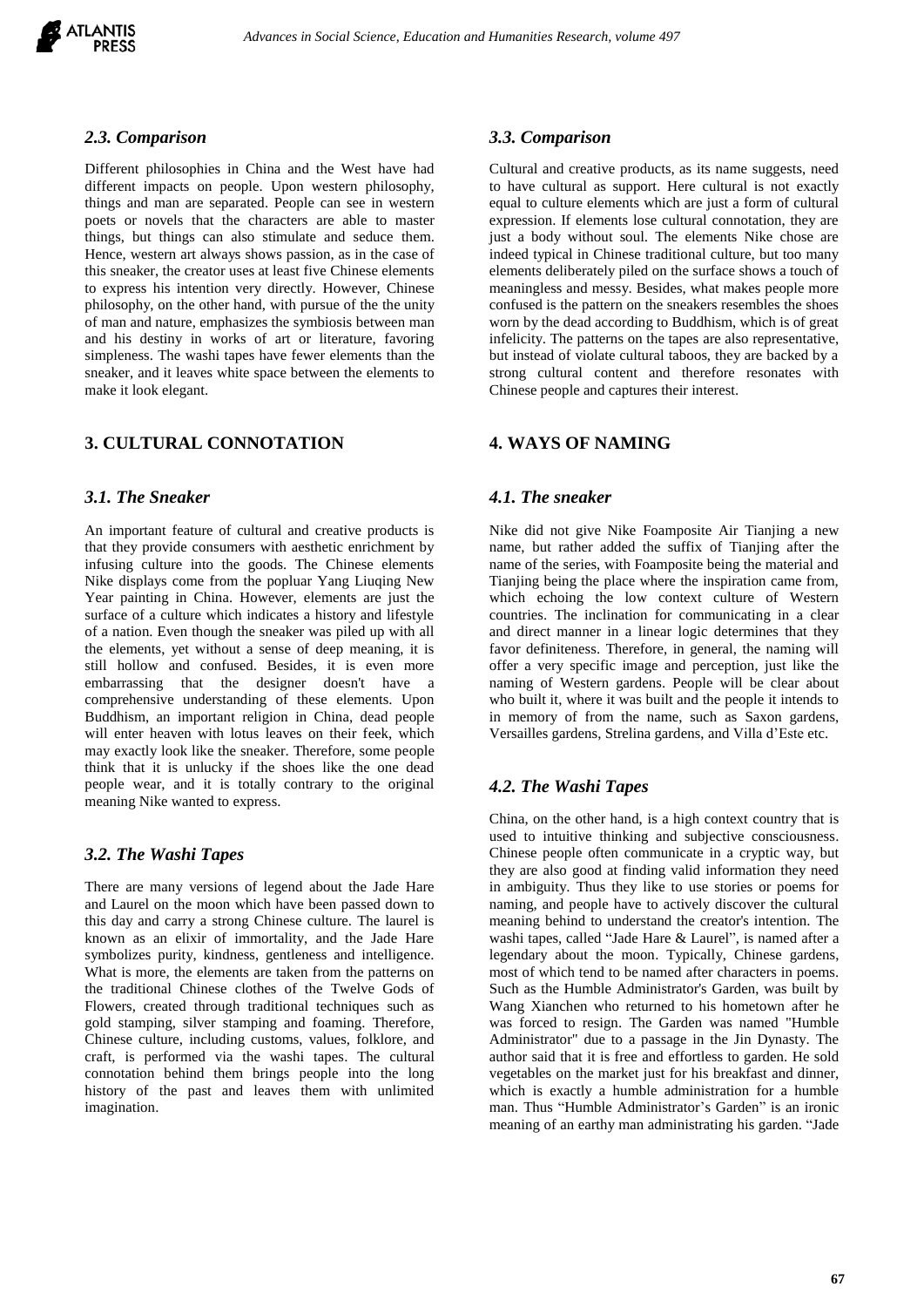

Hare & Laurel" is like that of Chinese garden which are supported by the internal meaning.

#### *4.3. Comparison*

The name of the sneaker is more direct contrasting to that of the washi tapes which are named upon a folklore. Western low context society decides that they tend to a direct conversation. The sneaker was named Nike Foamposite Air Tianjing, telling people straightforward about what it is made of and where the inspiration came from. On the contrary, people can only understand "Jade Hare & Laurel" if they have enough knowledge in Chinese culture. The naming for Chinese people, which is under the high context system, often emphasizes on the significant meaning below the surface, like a treasure map for people to discover. The researcher does not judge any of the way of naming, yet if Nike wants to make the sneaker more like a Chinese style, a vague or poetic name will definitely generate a great effect.

## **5. THE PREFERENCE OF COLOR**

#### *5.1. Subjective Consciousness about Color*

Chinese scholars have done a lot of research on what beauty is, among them Li  $(2009)^{[11]}$ talks about three kinds of beauty. The first is sensual pleasure, the second comes from ethical judgment, and the third is the aesthetic object, which is what the researcher focus on in this study. According to Zhu Guangqian, beauty, a natural, is produced by the combination of objective things and the subjective ideology of man. Only when the aesthetic object and the subjective consciousness of man reach a unity in thought can beauty be generated. The researcher considers that the consciousness about color is included.

The traditional Chinese subjective consciousness about color has been formed since ancient times. Ancient Chinese people believed that the Northern Star is where the the Emperor of Heaven lives. Owing to the black color of the mysterious sky, black became the king of all colors. Hence, black also occupies an important position in the history of Chinese painting (Zhu, 1990).<sup>[12]</sup> Later, Taoism put forward the theory of Yin-yang and five elements, with "metal, wood, water, fire, earth" being given the corresponding colors of "white, green, black, red and yellow". The early Confucian concept of color combined the five colors with "benevolence", "virtue" and "goodness" and applied them to rituals. Later, Confucianism added the Five Ethical Norms "benevolence, justice, ritual, wisdom, faith" to the meaning of the five colors, which promoted the socialization of colors at that time. Besides, the idea of the doctrine of the mean also had an great impact on the usage of color, thus light and elegant Chinese ink paintings were popular.

*5.1.1. The Sneaker*



**Figure 4.** Yangliuqing New Year's picture.

Upon conventional view in China, the five colors are the main colors of everything in the world that any other colors can be mixed through them. Thus the five colors were deemed noble, among which the main color of the sneaker is black. It enjoys the meaning of "wisdom" in the Five Ethical Norms. However, the green and red in the picture, a pair of intense contrasting colors, are too bright. Under the influence of the golden mean, people go for lighter colors. The original painting, Yangliuqing New Year's picture, has enough yellow (the analogous color of both red and green) blend the red and the green. Likewise, it together with green, cyan and blue, make the whole picture harmonious, without demonstrating too strong an impact.



**Figure 5.** [Dunhuang](file:///C:/Users/Administrator/AppData/Local/youdao/dict/Application/8.9.3.0/resultui/html/index.html#/javascript:;) [grotto](file:///C:/Users/Administrator/AppData/Local/youdao/dict/Application/8.9.3.0/resultui/html/index.html#/javascript:;) mural.

Even in heavy-colored paintings, the colors stay balanced. In Fig. 5., the main color, vermilion, and the secondary color, cyan, form a strong contrast in the picture. To match them, under traditional Chinese color concept, except analogous colors, artists were also accustomed to mellow it with achromatic colors, such as black, gray, white, and sometimes golden. Although Nike products also have white for harmony, yet the image still lacks integration in terms of the traditional Chinese aesthetic.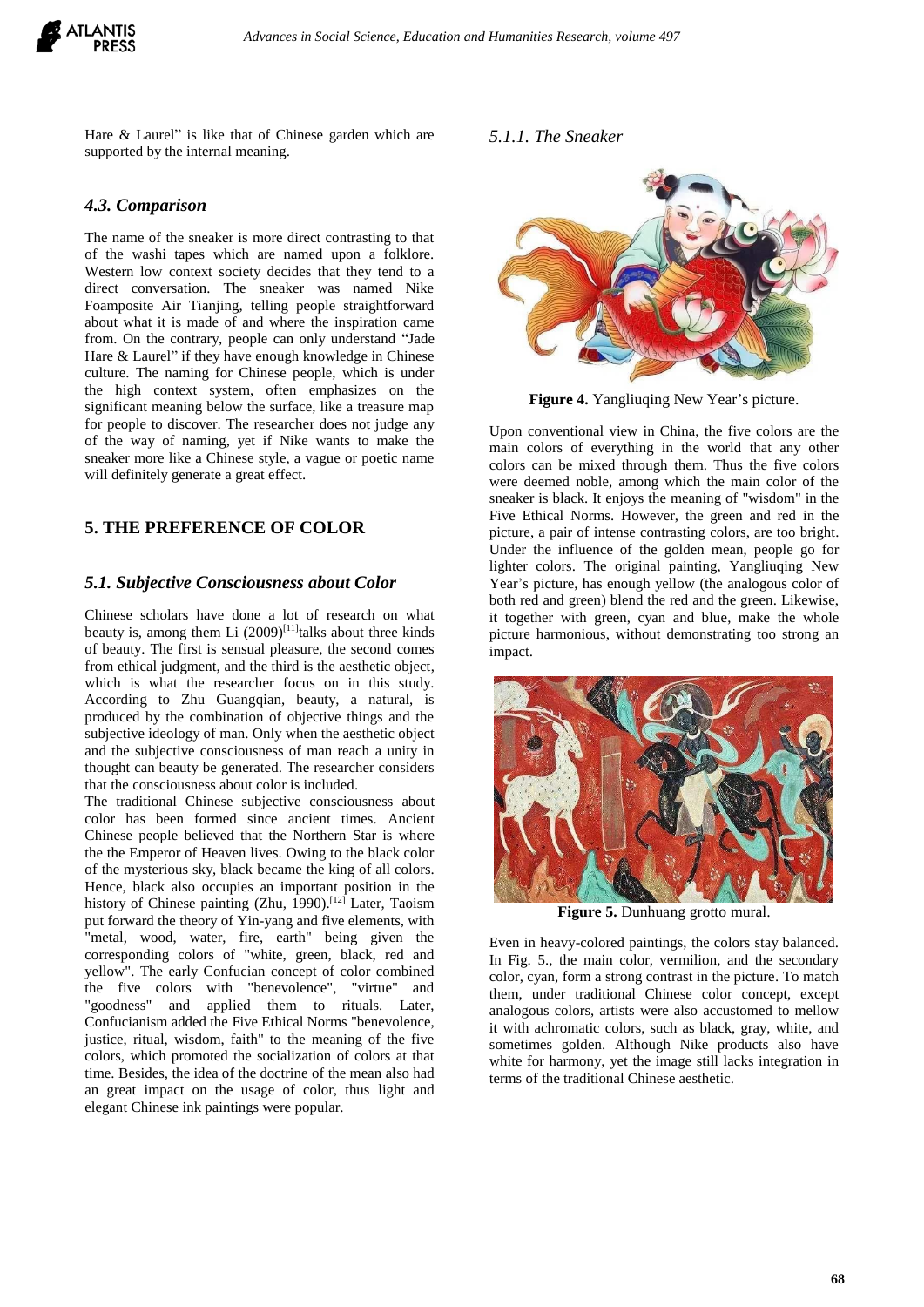

#### *5.1.2. The Washi Tapes.*

Regarding the relationship between color and pattern, Chinese folk artists believe that colors get people's attention from afar, while patterns surprise people when they get closer. Hence, color is more important than the pattern to an art craft (Tian et al. 2015).<sup>[13]</sup> Taking green and white, one of the achromatic colors as main colors, the washi tapes make people very comfortable when they look at it from a distance. A closer look reveals that the green and blue of the leaves and the orange and red of the petals are analogous colors. Also, to enhance the texture of the picture, traditional golden hot stamp, silver hot stamp and foaming techniques were used. Whether seen from a distance or up close, the soft colors, clever transitions and traditional techniques present a sense of harmony and elegance.

## *5.2. Comparison*

The main colors of the sneakers and the tapes, black, green and white, are taken from the traditional five colors, showing the designer's understanding of part of Chinese culture. However, the two have different ways of managing the overall color of the picture. The contrast between the red and green on the sneaker offer an acuter visual stimulation than the colors on the tapes. Although the former may draw people's attention, yet it does not have enough analogous colors or achromatic colors to neutralize, which is not in line with the traditional Chinese concept of harmony. On the contrary, the washi tapes add blue, red and yellow for mellow transition. Actually, the style of traditional Chinese art is more than elegance. Heavy-colored painting also takes up a significant place, but the painter will also cushion the contrast of the picture, showing the bright colors on the basis of harmony.

# **6. CONCLUSION AND DIRECTIONS FOR FUTURE RESEARCH**

Findings of the research do not attempt to arrive at a conclusion on whether China or western countries is able to produce better Chinese style culture and creative products, but the analysis of the examples exposes that the different culture between the two countries may reflect on the products, and prompt us to consider what should people do to design a real Chinese style.

The result is divided into four parts in terms of way of expression, culture behind the products, way of naming, and usage of color. Researcher found out different philosophies favored in China and the West have had different influence on people, which are revealed on the products. Separation of the man and things in western philosophy determines the passion and intensity in the sneaker, while with the unity of man and things opinion in Chinese philosophy, the washi tapes demonstrate a sense of simple and elegance. What is more, under the low

context system, the naming of the sneaker is direct, focusing on the what the material is and where the inspiration came from. However, China, in high context society, is accustomed to express ambiguously, highlighting people's subjective mind and imagination, and therefore tends to name things after poets or legendary. Also, Chinese art emphasizes the culture it contains, rather than just elements showed on the surface. Thus designers should have a full understanding of Chinese culture, and importantly, of cultural taboos. The elements on the sneaker resembles that of the shoes worn by the dead according to Buddhism. Creators have to do enough research on Chinese culture before using the elements, so as not to cause unnecessary embarrassment. Likewise, traditional Chinese subjective consciousness about color should not be neglected. The colors on the sneaker demonstrates a strong contrast which is against Chinese art's preference. Even if it were a heavy-colored painting, achromatic colors will be added to soften the picture.

In sum, the comparative analysis of the materials illustrates that when using traditional elements, it is necessary to study the history of the culture and connotation. Only after a thorough understanding of the elements can they be used appropriately, or else they will be unsuitable, with counterproductive result instead of the desired effect. Further research will be divided into two parts. Firstly, it needs to explore more Chinese style culture and creative products produced by the Palace Museum and Nike, in that this study may has limitations due to the small sample size. Secondly, materials in the same categories ought to be further studied. Belonging to different categories, the two examples generate another limitation of the research, because they may have their particular properties, customers, and values. To advance the research, the author needs to analyze the materials from different dimensions.

## **ACKNOWLEDGMENT**

I am grateful to Professor Lu Liu for support and help.

## **REFERENCES**

[1] John, Hartley (Ed.). Creative Industries (pp. 126). Oxford: Blackwell Publishing Ldt, 2005.

[2] Zhang, Qiang. Status, Layout, and Development Strategies of China's Cultural and Creative Industries. *Progress in Geography*. 08(2013):1227-1236.

[3] Zhang, Zhenpen., & Wang, Ling. Discussion on the Definition and Development of China's Cultural and Creative Industries. *Science and Technology Management Research.* 000.006(2009):564-566.